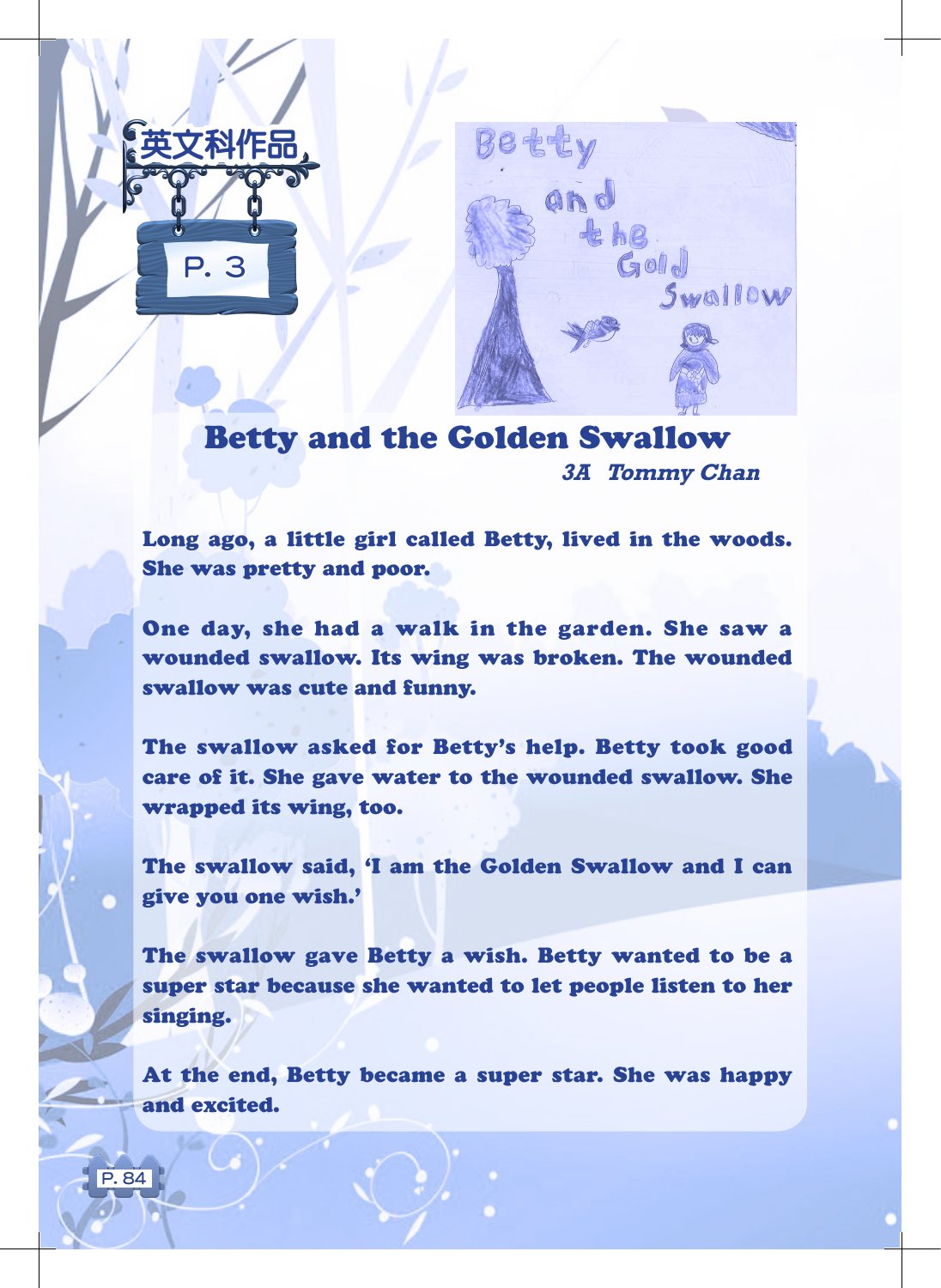

## At the Beach

**3A Tommy Chan**

Today, I went to the beach with my sister and mum. We felt very happy and excited. First, we went swimming in the sea. The beach was very dirty. Then, mum said, 'We can clean up the beach and later we have a picnic.'

After cleaning the beach, I ate some chicken wings. I threw away some paper and a fork. It hurt my sister's foot. I felt sorry to my sister. Mum and I saw the doctor with her.

Today, we were very happy, excited but tired.

## Chinese New Year

020202020202020202

**3A Yannie Zeng**

P. 3

英文科作品

P. 85

Before Chinese New Year, my family and I go to the flower shop to buy flowers to decorate our home. We go to the clothes shop to buy new clothes for the new year.

At Chinese New Year, we can get lucky money and gifts. At night, we eat new year cakes and taro cakes. We can watch lion dances and fireworks. They are beautiful. We can visit our friends with our family. We are happy.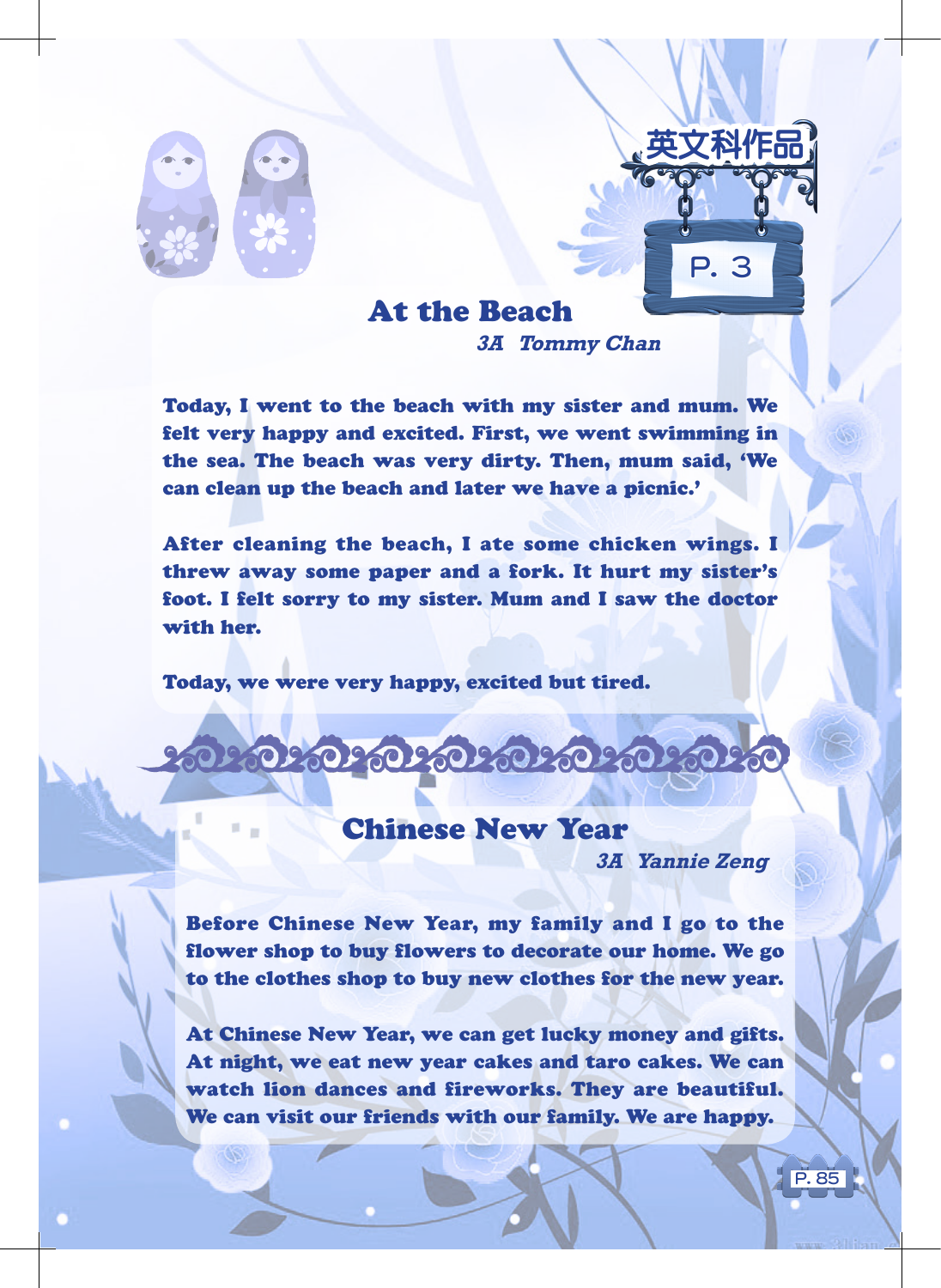

## Happy Farm

**3A Milo Cheung**

My family and I went to Happy Farm. It was sunny. I was excited. I saw lots of things such as corn, carrots, strawberries and watermelons.

In the afternoon, I saw two little kids throwing some stones into the pond. I said, "Stop throwing the stones into the pond.

Finally, they stopped. I went back home with my family.

030303030303030303030



P. 86

Happy Visit

**3A Stella Liu**

It was sunny and hot. My parents and I went to a farm. The farm was big and beautiful. I looked at the watermelons. Dad looked at the corn. Mum took photos of the carrots.

I went to a pond. I saw a naughty boy and a naughty girl throwing stones into the pond. I was very angry. I said, 'Don't throw stones into the pond!' They said sorry to me. I was not angry anymore.